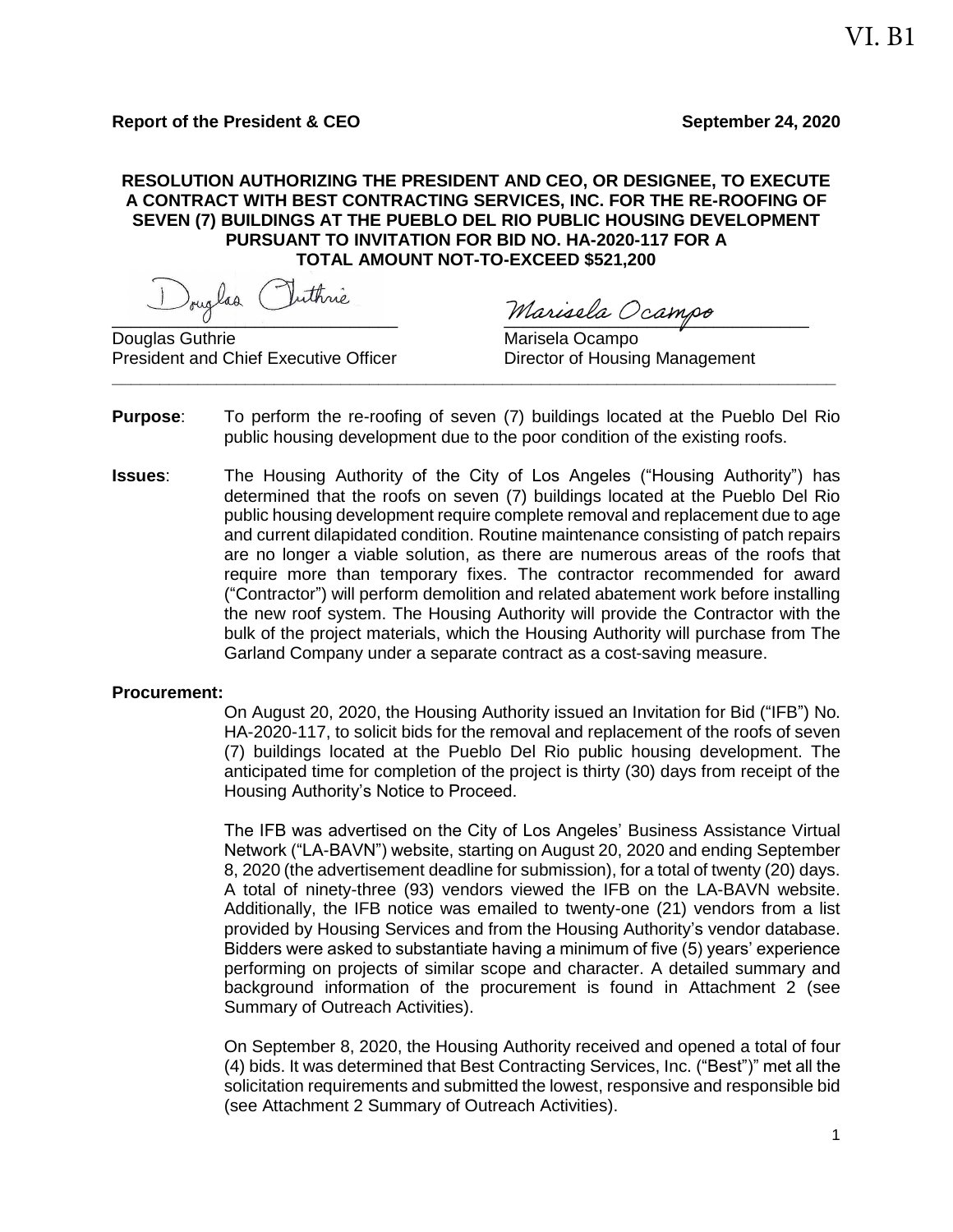Since the differential between Best's lowest bid of \$470,000 and the second lowest bid of \$667,247 is greater than twenty percent (20%), General Services performed a Price Reasonableness Determination and compared Best's lowest bid to the Independent Cost Estimate ("ICE") to ensure Best's price was reasonable (i.e., not unreasonably low). Staff determined that Best's bid price is within 1% of the ICE and therefore price reasonable. The ICE was developed by Housing Services based upon price factors taken from previous roofing projects.

A contract with a maximum term of one-year and a total contract amount not-toexceed \$521,200 is being recommended. The total contracting amount is comprised of (i) \$470,000 fixed price for the labor and materials, (ii) \$4,200 for permits; and (iii) \$47,000 for contingency, to cover adverse and/or unexpected conditions, including replacement of damaged roof deck and fascia boards, and any necessary minor changes, replacements and repairs.

#### **Vision Plan: PLACE Strategy #1: Stabilize the physical and financial viability of the conventional public housing portfolio**

The public housing portfolio has been undergoing modernization and redevelopment efforts in order to sustain and add to the existing housing stock. Most of the fourteen public housing sites were built in the 1940's and 1950's and require numerous capital improvements. The existing roofs at the seven (7) buildings located at Pueblo Del Rio are in need of complete removal and replacement due to age and poor conditions.

#### **PLACE Strategy #9: Manage capital resources and reserves to sustain useful life of existing and new units in the Housing Authority's portfolio**

The Housing Authority has to maintain an aging public housing portfolio with limited funding. While the amount of physical needs has grown significantly over the years, the amounts received for improvement and maintenance efforts, other than within the last year, has steadily declined. Managing the limited funds with the goal of keeping the public housing stock at their highest level of usefulness and efficiency is an imperative.

**Funding**: The Chief Administrative Officer confirms the following:

*Source of Funds:* Capital Funds are the primary funding sources for public housing capital improvement projects.

*Budget and Program Impact*: This capital expenditure is included in the Housing Authority's 2020 Capital Budget.

#### **Environmental Review:**

The action required in the attached resolution to issue a contract to Best for the reroofing of seven (7) buildings located at Pueblo Del Rio have been reviewed by the Housing Community Investment Department (HCID) and are exempt from CEQA and NEPA requirements.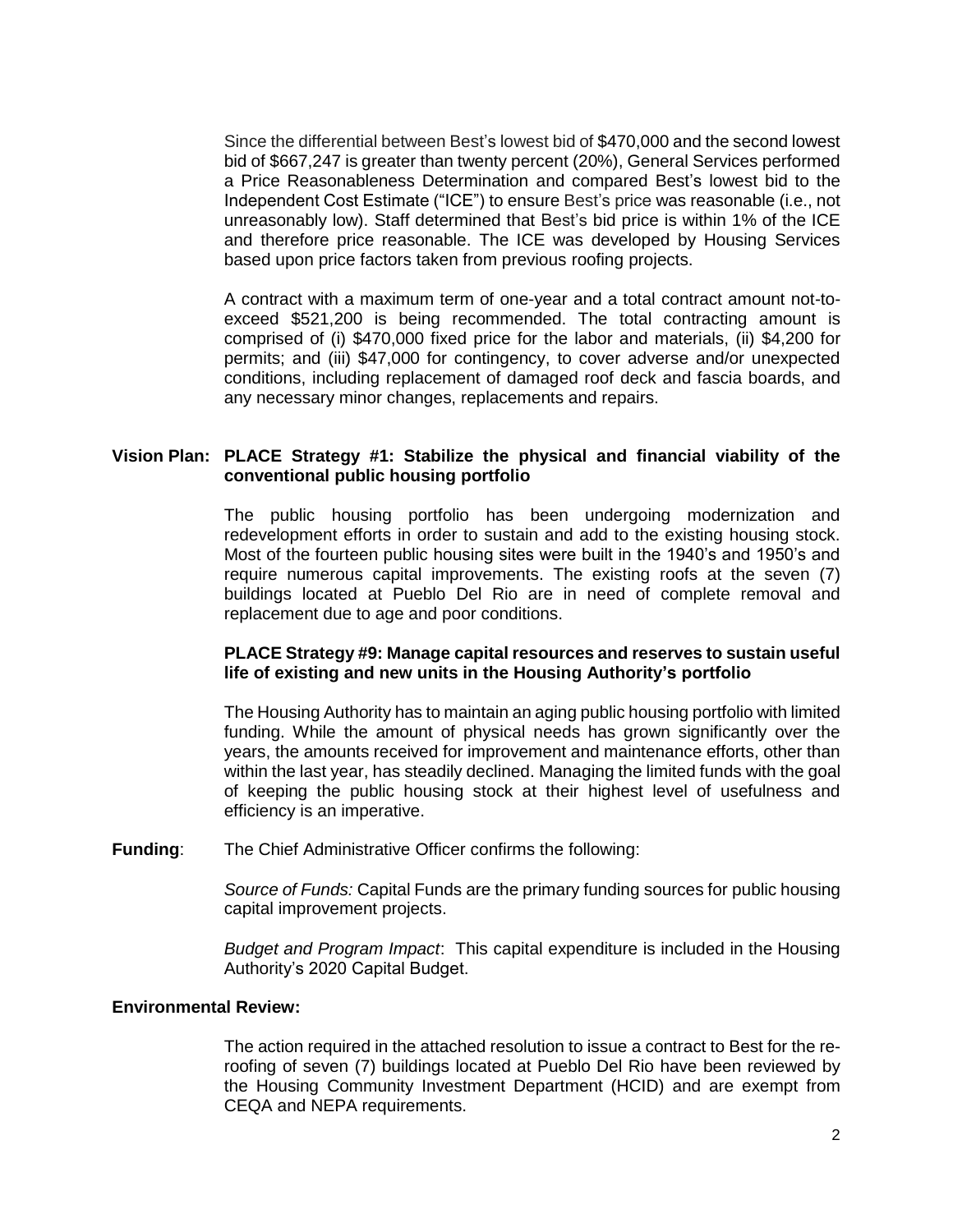# **Section 3 – Economic Opportunities Program:**

Best submitted an Economic Opportunity Plan (EOP) in conformity with the requirements of the Housing Authority's Section 3 – Economic Opportunity Program ("Section 3") Guide and Compliance Plan. Under its EOP, Best committed to hire over ten (10) Section 3 residents as roofers and laborers on this project. Moreover, Best will enroll the new hires with Local 36.

- **ATTACHMENTS:** 1. Resolution
	- 2. Summary of Outreach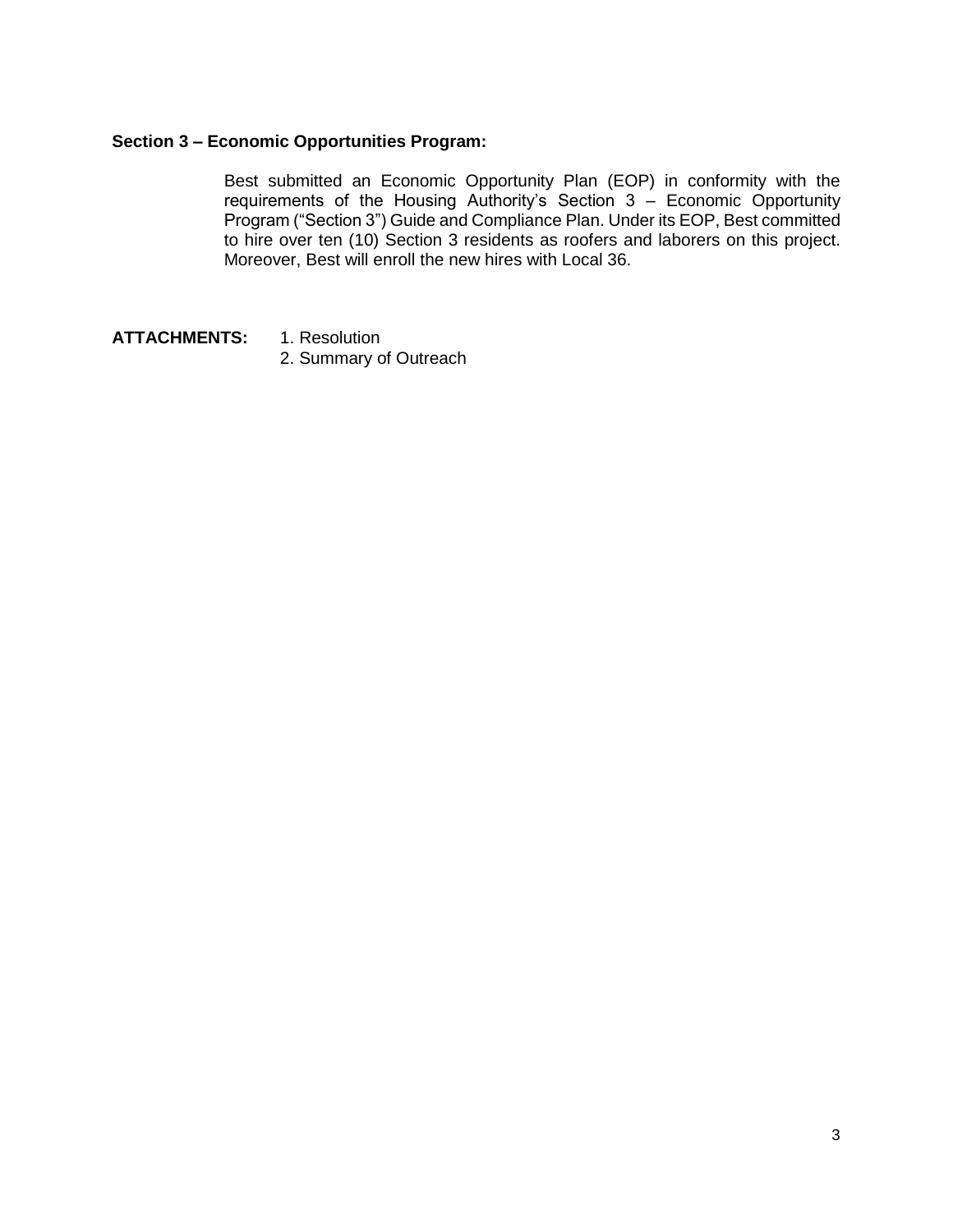**RESOLUTION NO.**\_\_\_\_\_\_\_\_\_\_\_\_\_\_\_

## **RESOLUTION AUTHORIZING THE PRESIDENT AND CEO, OR DESIGNEE, TO EXECUTE A CONTRACT WITH BEST CONTRACTING SERVICES, INC. FOR THE RE-ROOFING OF SEVEN (7) BUILDINGS AT THE PUEBLO DEL RIO PUBLIC HOUSING DEVELOPMENT PURSUANT TO INVITATION FOR BID NO. HA-2020-117 FOR A TOTAL AMOUNT NOT-TO-EXCEED \$521,200**

**WHEREAS**, the Housing Authority of the City of Los Angeles ("Authority") requires the removal and replacement of seven (7) roofs located at the Pueblo Del Rio public housing development (Pueblo Del Rio);

**WHEREAS**, the Authority has determined the most effective and feasible manner of obtaining qualified roof removal and replacement services for the Pueblo Del Rio is by contracting for such services;

**WHEREAS**, on August 20, 2020, the Authority issued an Invitation for Bid ("IFB") No. HA-2020-117, seeking firm fixed-price bids for the re-roofing of seven (7) buildings located at Pueblo Del Rio;

**WHEREAS**, following review of all bids received in response to the IFB, as detailed in the Report of the President and CEO of the same date herewith, Best Contracting Services, Inc., submitted the lowest, responsive and responsible bid; and

**WHEREAS**, the Authority desires to award and enter into a one-year contract, with Best Contracting Services, Inc. to remove and replace the roof of seven (7) buildings located at Pueblo Del Rio.

**NOW, THEREFORE, BE IT RESOLVED** that the Board of Commissioners authorizes the President and CEO, or designee, to execute a contract with Best Contracting Services, Inc., for a maximum term of one-year and a total contract amount not-to-exceed \$521,200, which includes 1) \$470,000 fixed price for the labor and materials, 2) \$4,200 for permits; and 3) \$47,000 for contingency, to cover adverse and/or unexpected conditions, including replacement of damaged roof deck and fascia boards, and any necessary minor changes, replacements and repairs.

**BE IT FURTHER RESOLVED** that this Resolution shall take effect immediately.

JAMES JOHNSON CITY OF LOS ANGELES

APPROVED AS TO FORM: HOUSING AUTHORITY OF THE

BY: \_\_\_\_\_\_\_\_\_\_\_\_\_\_\_\_\_\_\_\_\_\_\_\_\_ BY: \_\_\_\_\_\_\_\_\_\_\_\_\_\_\_\_\_\_\_\_\_\_

GENERAL COUNSEL CHAIRPERSON BEN BESLEY

DATE ADOPTED: \_\_\_\_\_\_\_\_\_\_\_\_\_\_\_\_\_\_\_\_\_\_\_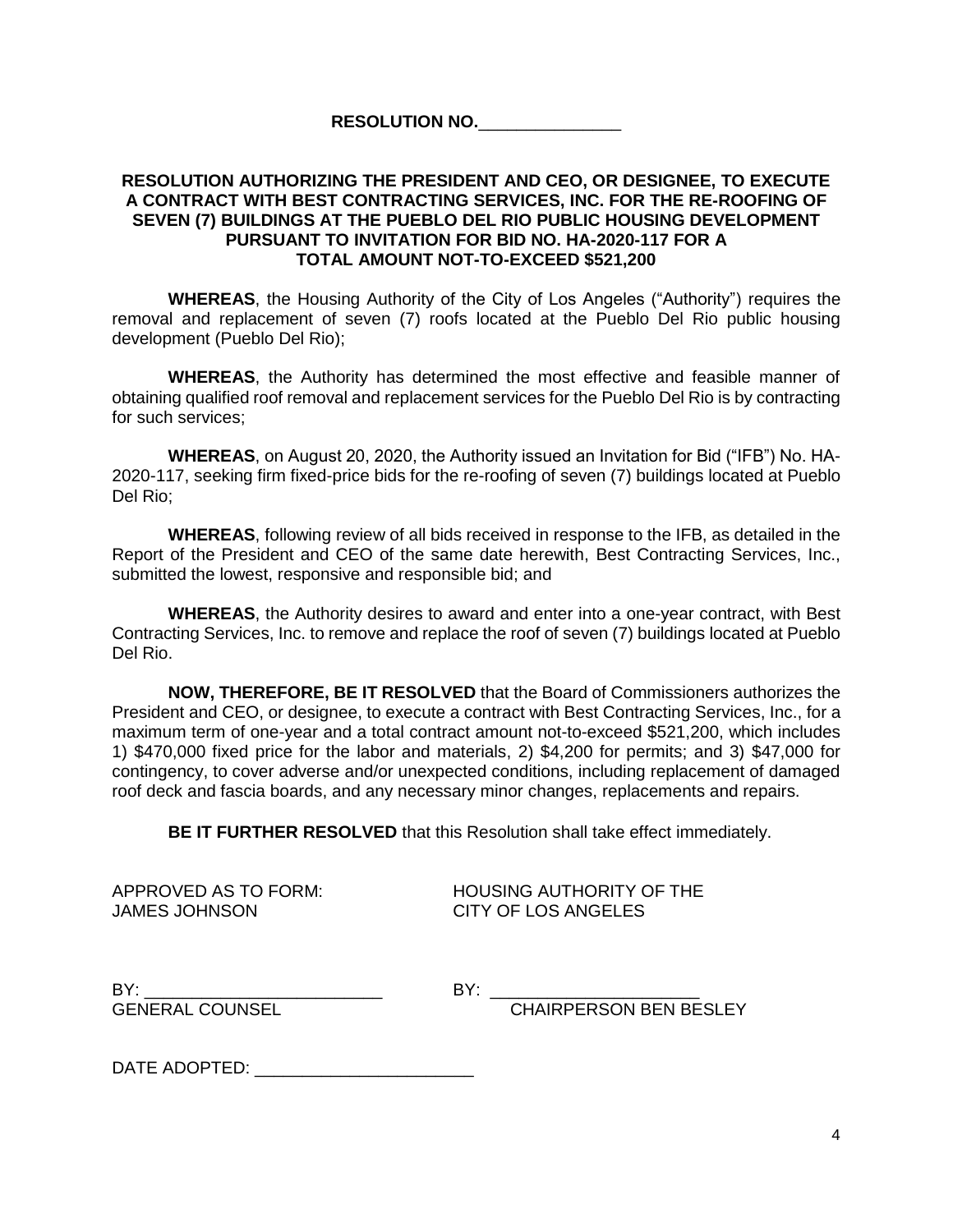# **Summary of Outreach**

## **IFB No. HA-2020-117 RE-ROOFING OF SEVEN (7) BUILDINGS AT PUEBLO DEL RIO**

# **A. Funding Source**

**⊠ Federal □ Non-Federal □ Mixed Funding** 

## **B. Advertisement; Minority/Women Outreach**

General Services advertised the Invitation For Bid ("IFB") on the City of Los Angeles' Business Assistance Virtual Network (LA-BAVN) website starting on August 20, 2020, until the submission deadline on September 8, 2020, for a total of 20 days. A total of ninety-three (93) vendors viewed the IFB on the LA-BAVN website. Additionally, the IFB notice was emailed to twenty-one (21) vendors from a list provided by Housing Services and from our vendor database.

In support of HACLA's policy to contract with Minority Business Enterprises (MBEs), Women's Business Enterprises (WBEs) and Labor Surplus Area (LSAs) businesses for the delivery of goods and services to the extent possible, on August 21, 2020, notice of this IFB was also provided to the List of Recognized Minority- and Women-owned Business Organizations maintained by the Authority, and to the local office of the U.S. Small Business Administration (SBA).

## **C. Pre-Bid Conference (COVID-19 Measures)**

A pre-bid conference was not held due to COVID-19 restrictions. However, HACLA conducted job-walk sessions to enable bidders the opportunity to visit the site at their discretion.

#### **D. Pre-Bid Site Visits**

On August 25, 2020, a pre-bid site visit was held. A total of twenty-two (22) firms attended the site visit.

# **E. Job-Walk (COVID-19 Mitigation Measures)**

Based on the responses of interested firms who sought to attend an optional job-walk, three sessions were scheduled on August 25, 2020. To comply with COVID-19 restrictions, each session allowed for a maximum of 10 participants.

- Session 1 was at 9:00 a.m. to 10:00 a.m. and had 9 participants
- Session 2 was at 11:00 a.m. to 12:00 p.m. and had 7 participants
- Session 3 was held at 1:00 p.m. to 2:00 p.m. and had 6 participants

# **F. Addenda**

On August 31, 2020, Addenda No. 1 was posted on LA-BAVN.

# **G. Receipt of Bids**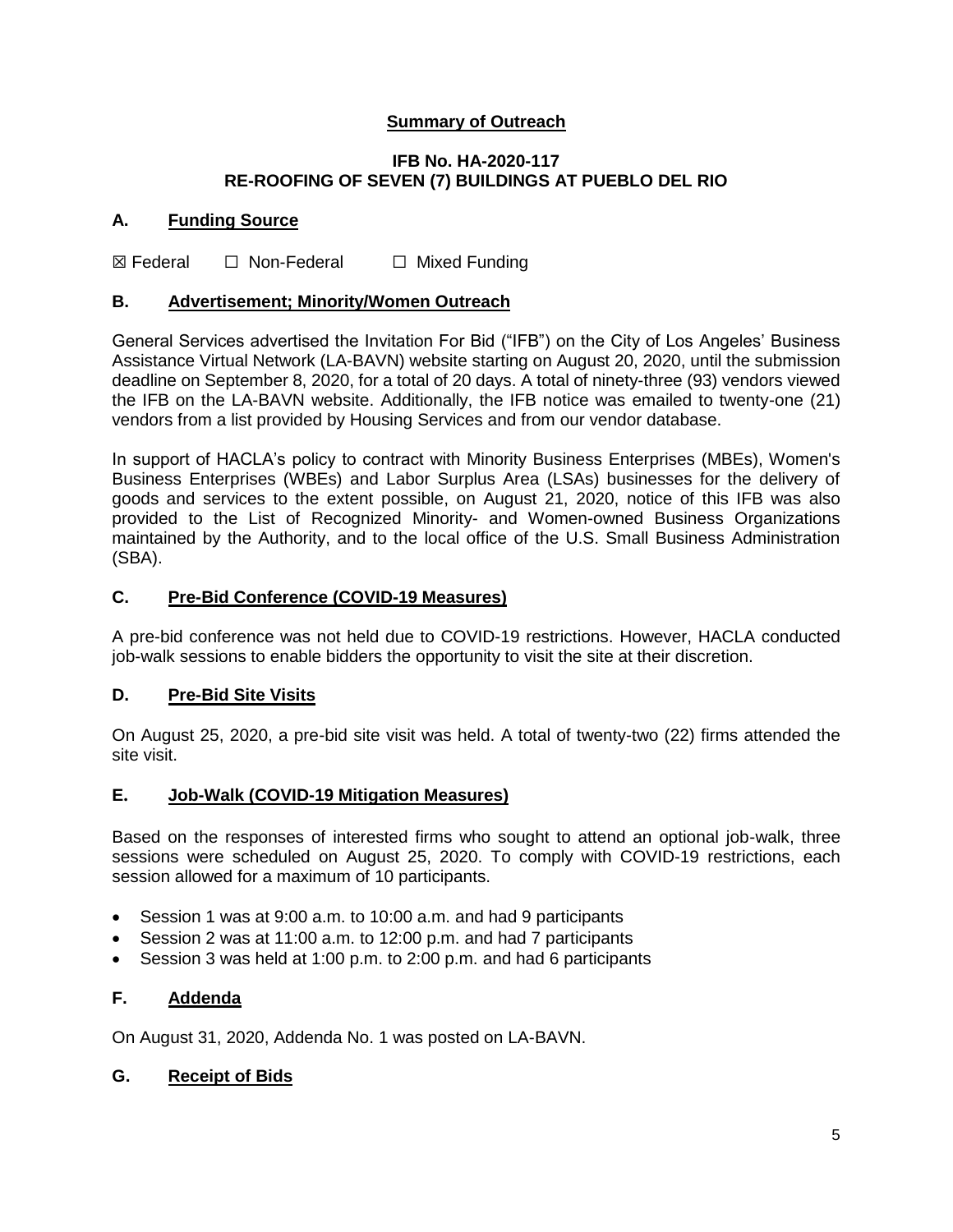Bids were due by 2:00 p.m. on September 8, 2020. The following four (4) bids were received by the deadline:

| <b>Company Name</b>                 | <b>Total Bid Price</b> |
|-------------------------------------|------------------------|
| 1. Best Contracting Services, Inc.  | \$470,000              |
| 2. Danny Letner, Inc.               | \$667,247              |
| 3. Commercial Roofing Systems, Inc. | \$667,412              |
| 4. Chapman Coast Roof Co., Inc.     | \$772,195              |

A fifth bid was submitted prior to the submittal deadline, via FedEx, by Western States Roofing ("Western"). Per Western, their bid amount was \$501,412.80. The Housing Authority, however, was unable to locate the submitted bid. After thoroughly investigating the matter, it was confirmed that the FedEx tracker, along with the security cameras footage displaying the FedEx employee delivering a package to the Housing Authority headquarters, corroborates with the information provided and affirms that Western submitted a bid for the subject IFB prior to submittal deadline. Therefore, on September 14, 2020, the Housing Authority granted Western the opportunity to resubmit their bid no later than noon, September 15, 2020. However, perhaps because they were not the lowest bidder, Western declined the opportunity to resubmit their bid and therefore could not be included among those identified above.

# **H. Review of Bids for Responsiveness and Contractor Responsibility**

The Contract Administrator determined that of the four bids received by the submittal deadline two were responsive and all four contractors were responsible.

# **I. Recommendation for Award**

Housing Services recommends Best Contracting Services, Inc. for contract award.

# **J. Workforce Profile**

Best Contracting Services, Inc. submitted a Workforce Profile that revealed the following workforce composition:

| <b>Company</b>                            | <b>Employees</b> |                                                    |
|-------------------------------------------|------------------|----------------------------------------------------|
| <b>Best Contracting</b><br>Services, Inc. | Total:           | 632<br>549 minorities = $87\%$<br>45 women = $7\%$ |